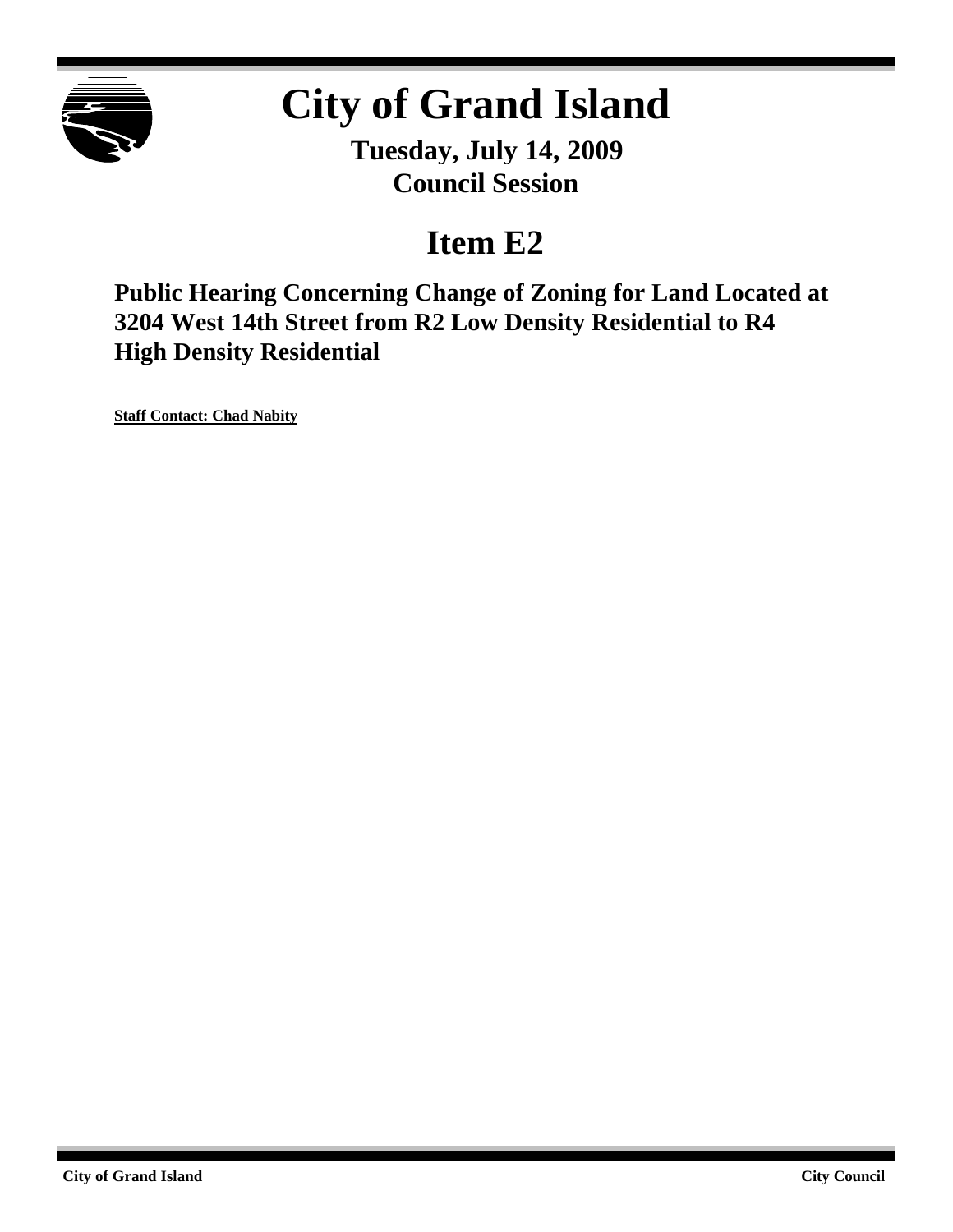## **Council Agenda Memo**

| From:           | <b>Regional Planning Commission</b>                                    |  |
|-----------------|------------------------------------------------------------------------|--|
| <b>Meeting:</b> | July 14, 2009                                                          |  |
| Subject:        | Rezone Request for 3204 W $14th$ St., from R2 to R4. (C-<br>19-2009GI) |  |
| Item $#$ 's:    | $E-2 & E-1$                                                            |  |
| $Presenter(s):$ | Chad Nabity AICP, Regional Planning Director                           |  |

## **Background**

Concerning rezone request of 3204 W  $14<sup>th</sup>$  St. from R2 to R4 located north of  $14<sup>th</sup>$  St., and east of Webb Rd., in the City of Grand Island.

### **Discussion**

At the regular meeting of the Regional Planning Commission, held June 3rd, 2009, the above item was considered following a public hearing, there was some discussion regarding whether property owners within 300 ft. of the rezone were notified of the requested zoning change. Letters were sent to all property owners and a sign was placed on the property declaring that the property was subject to a request for a zoning change. Planning commission discussed the proposed plans for the area including the number of units planned for the site. Eight condominium units are proposed on two lots at the site. This would be the same number of units that are located immediately to the east on a slightly larger piece of property.

Attached you will find the Planning Directors report to the Planning Commission on this item with a summary of the changes.

## **Alternatives**

It appears that the Council has the following alternatives concerning the issue at hand. The Council may:

- 1. Approve the rezoning request as presented
- 2. Modify the rezoning request to meet the wishes of the Council
- 3. Postpone the issue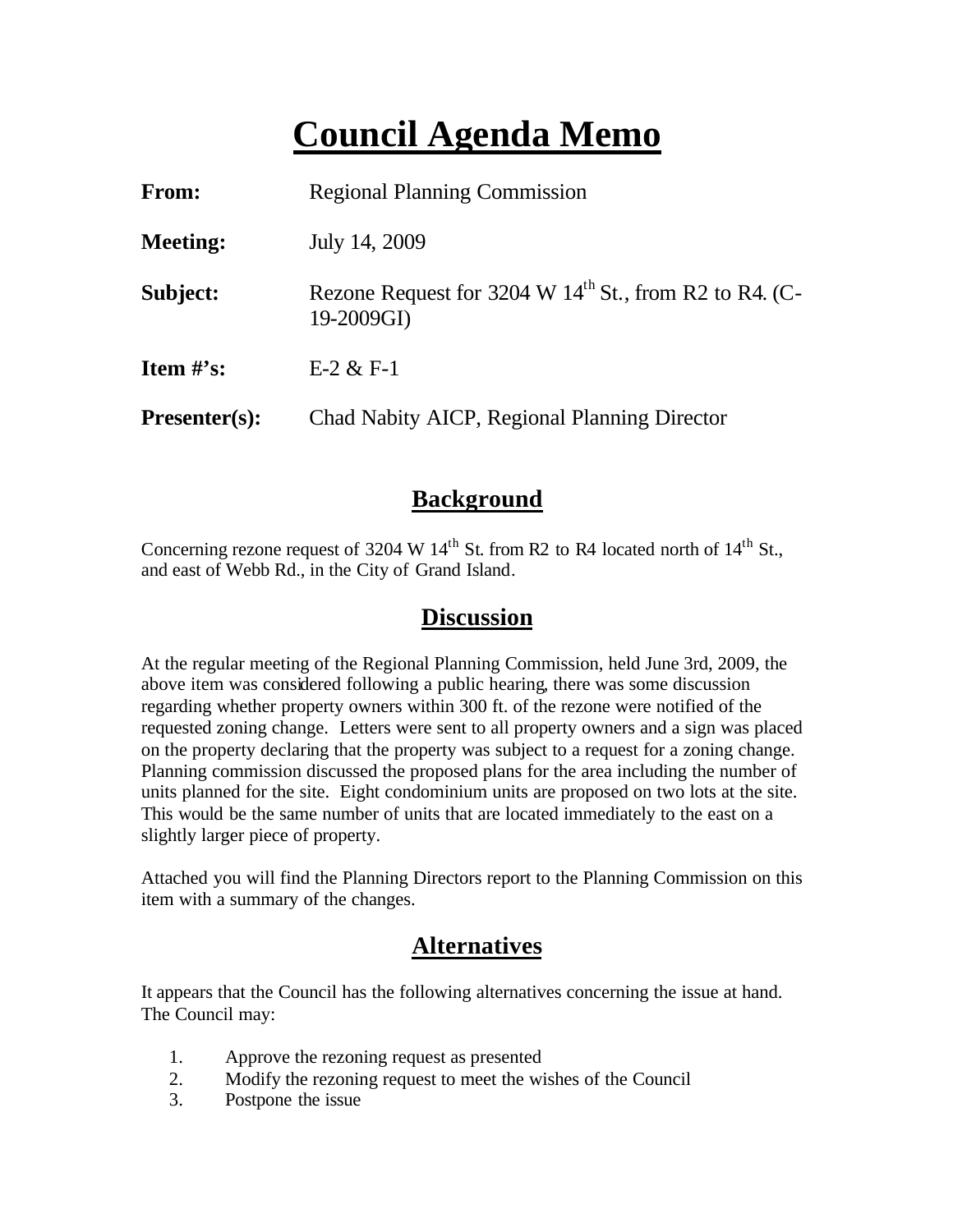## **Recommendation**

A motion was made by Bredthauer, seconded by Amick to approve the rezone request of 3204 W  $14<sup>th</sup>$  St., as presented. A roll call vote was taken and the motion passed with 8 members present voting in favor. (Amick, O'Neill, Ruge, Hayes, Reynolds, Haskins, Bredthauer Heineman).

## **Sample Motion**

Move to approve the rezone request for 3204 W 14<sup>th</sup> St.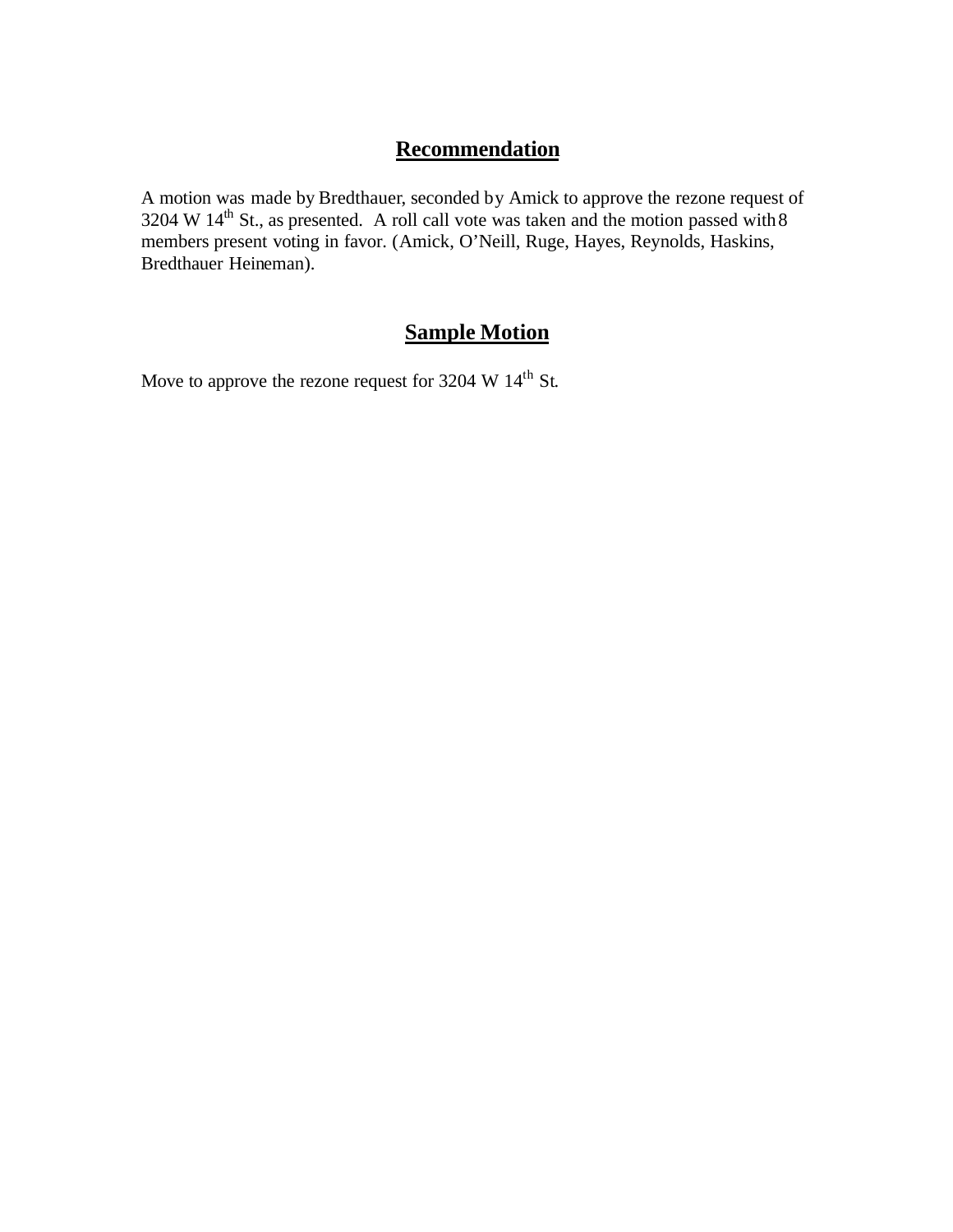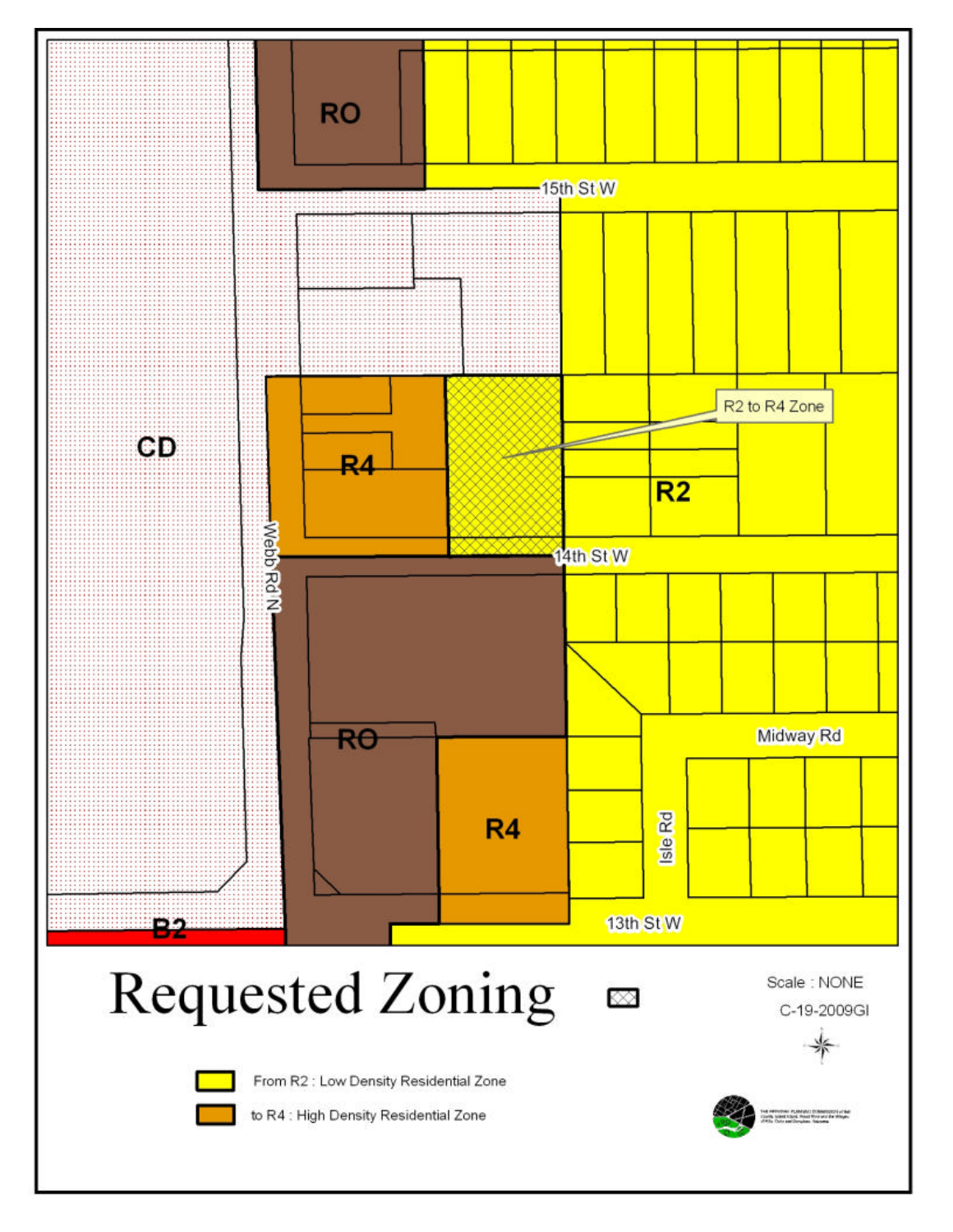## **PLANNING DIRECTOR RECOMMENDATION TO REGIONAL PLANNING COMMISSION:**

May 22, 2009

**SUBJECT:** *Zoning Change (*C-19-2009GI)

**PROPOSAL:** To rezone approximately 0.773 acres of land north of 14<sup>th</sup> Street east of Webb Road from R2 Low Density Residential to R4 High Density Residential. This property is currently vacant or being cleared. The applicant intends to build 8 condominium units similar to those immediately to the east of this property at this location. The adjacent property is large enough to accommodate 8 units without the zoning change.

#### **OVERVIEW: Site Analysis**

| UILU AHUHYJIJ<br>Current zoning designation:<br>Permitted and conditional uses: | R <sub>2</sub> – Low Density Residential<br>R2- Low Density Residential, Residential uses at a<br>density of 6 dwelling units per acre with 35%<br>coverage, non-profit uses, recreational uses and<br>agricultural uses. Minimum lot size of 6000 square<br>feet.                                                                                                                                                                                                         |
|---------------------------------------------------------------------------------|----------------------------------------------------------------------------------------------------------------------------------------------------------------------------------------------------------------------------------------------------------------------------------------------------------------------------------------------------------------------------------------------------------------------------------------------------------------------------|
| Comprehensive Plan Designation:                                                 | Designated for future development as a medium<br>density residential to office uses.                                                                                                                                                                                                                                                                                                                                                                                       |
| Existing land uses.                                                             | Vacant                                                                                                                                                                                                                                                                                                                                                                                                                                                                     |
| <b>Proposed Zoning Designation</b>                                              | <b>R4</b> - High Density Residential, Residential uses at<br>a density of 42 dwelling units per acre with 60%<br>coverage, non-profit uses, recreational uses and<br>agricultural uses.                                                                                                                                                                                                                                                                                    |
| <b>Adjacent Properties Analysis</b><br>Current zoning designations:             | <b>North: CD-</b> Commercial Development<br><b>South RO- Residential Office</b><br><b>East: R2-Low Density Residential,</b><br><b>West: R4-High Density Residential</b>                                                                                                                                                                                                                                                                                                    |
| Permitted and conditional uses:                                                 | CD - Commercial Development Zone - A planned<br>unit development for commercial purposes. This<br>was permitted by Council with a limitation that<br>commercial uses would be limited to those allowed<br>in the RO zoning district. Lot sizes and set backs<br>approved with the development plan. RO-<br>Residential Office Residential uses with no density<br>limitation, professional offices, retail limited to<br>prescription services, personal services, medical |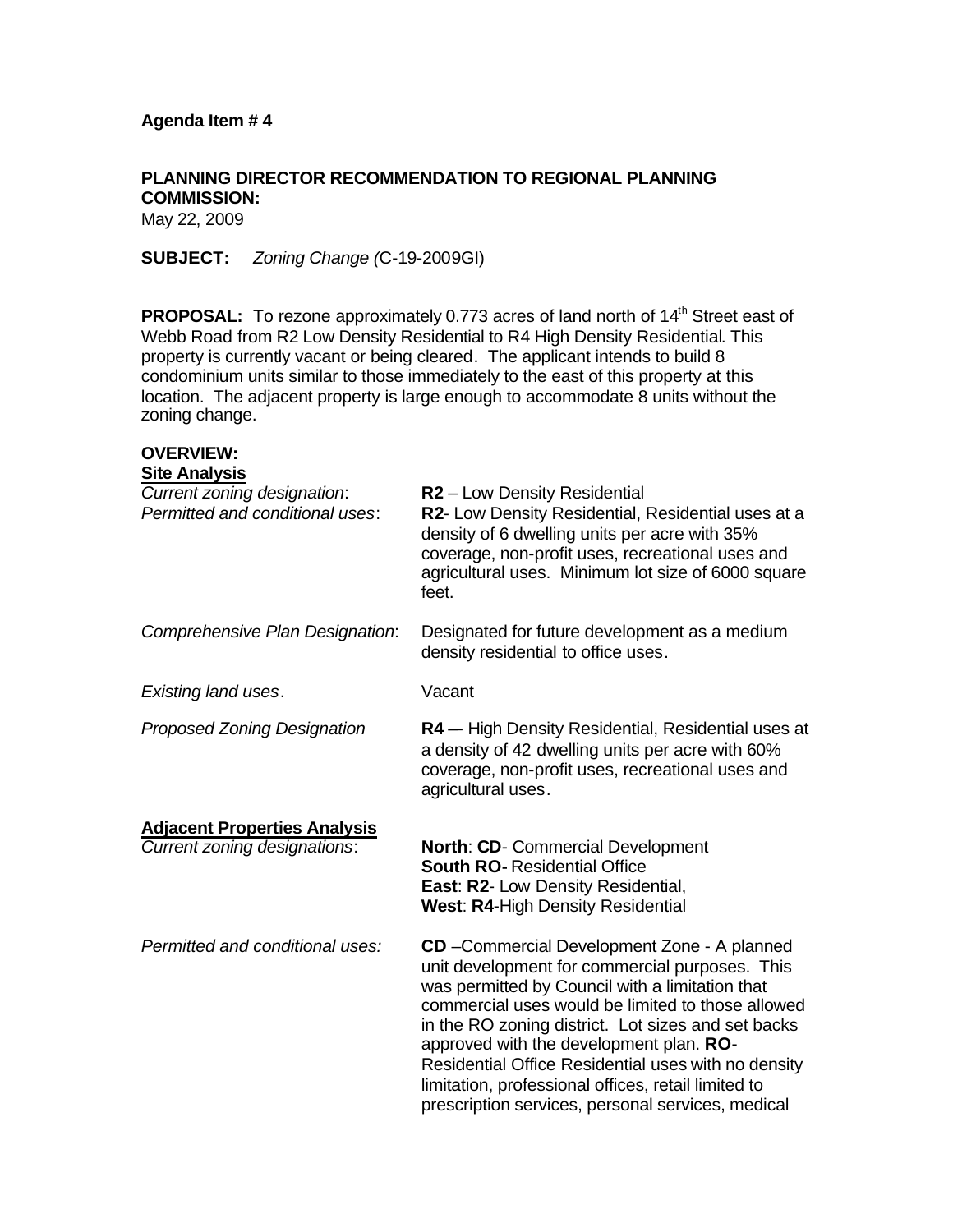|                                 | services, churches, non-profits, recreation and<br>agricultural uses, R2- Low Density Residential,<br>Residential uses at a density of 6 dwelling units per<br>acre with 35% coverage, non-profit uses,<br>recreational uses and agricultural uses. $R4 - High$<br>Density Residential, Residential uses at a density<br>of 42 dwelling units per acre with 60% coverage,<br>non-profit uses, recreational uses and agricultural<br>uses. |
|---------------------------------|-------------------------------------------------------------------------------------------------------------------------------------------------------------------------------------------------------------------------------------------------------------------------------------------------------------------------------------------------------------------------------------------------------------------------------------------|
| Comprehensive Plan Designation: | North South and West: Designated for Medium<br>Density Residential to Office uses.<br><b>East: Designated for Low to Medium Density</b><br>Residential.                                                                                                                                                                                                                                                                                   |
| <b>Existing land uses:</b>      | <b>North:</b> Commercial Development with offices and<br>personal services establishments<br><b>South: Bank</b><br><b>East: Condominium Dwelling Units</b><br><b>West: Apartments and Daycare Center</b>                                                                                                                                                                                                                                  |

#### **EVALUATION:**

#### **Positive Implications**:

- *Consistent with the City's Comprehensive Land Use Plan*: The area around the subject property is designated for medium density residential to office uses (typically R3 to RO zoning).
- *Would allow for expansion residential development*: This would allow apartments to be built at this location similar to those between this property and the single family residential further to the east.
- *Is infill development:* This site has all of the required municipal infrastructure. It has been in the city limits and is being redeveloped.
- *Allows for efficient development of a small site*: This zoning change would allow development of the site in a manner consistent with the surrounding properties and would maximize the benefits to both the developer and the city.

#### **Negative Implications**:

• *None Foreseen*

#### **Other Considerations**

The stated intent for this rezoning would allow the owner to develop housing similar to that located immediately east of this site. This type of housing would fill in with a nice transition between the uses fronting onto Webb Road and the single family detached residential east on 14<sup>th</sup> Street.